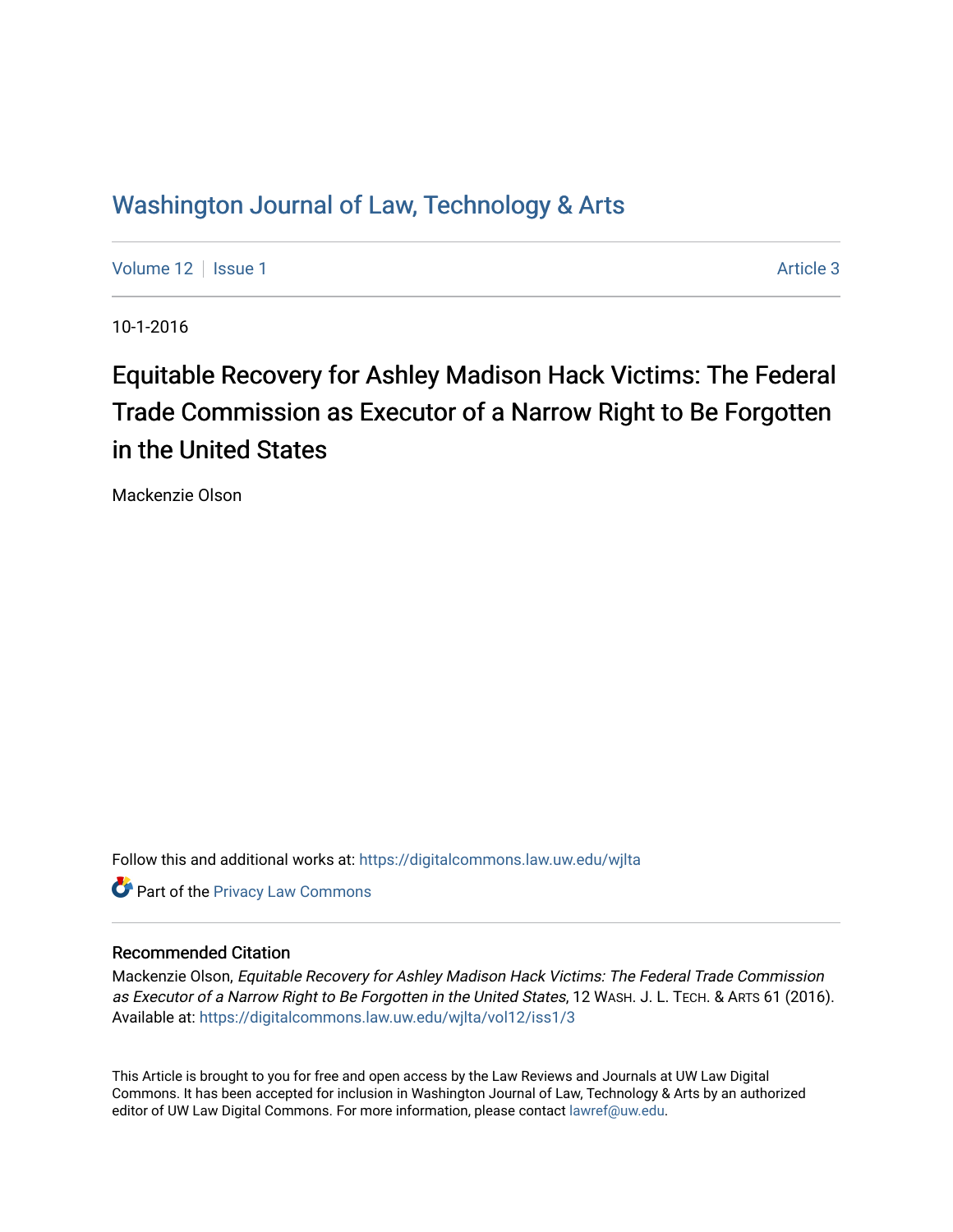# WASHINGTON JOURNAL OF LAW, TECHNOLOGY & ARTS VOLUME 12, ISSUE 1 FALL 2016

# EQUITABLE RECOVERY FOR ASHLEY MADISON HACK VICTIMS: THE FEDERAL TRADE COMMISSION AS EXECUTOR OF A NARROW RIGHT TO BE FORGOTTEN IN THE UNITED STATES

*Mackenzie Olson\** © Mackenzie Olson

Cite as: 12 Wash. J.L. Tech. & Arts 61 (2016) http://digital.lib.washington.edu/dspace-law/handle/ 1773.1/1649

#### **ABSTRACT**

*Events following the Ashley Madison data breach exposed the personal information of millions of users. Victims filed class action suits in multiple courts in the United States, seeking various forms of monetary and equitable relief. However, these plaintiffs have been unable to compel the removal of personal information from thirdparty Internet sites hosting the information previously circulated by hackers. Citizens of the European Union, by contrast, could likely compel the removal of such personal information. Unlike the United States, the European Union recognizes a "right to be forgotten", which authorizes individuals to demand the removal of their personal information from third-party sites.* 

*This Article examines how such a right to be forgotten could function in the United States, and particularly how this right could allow victims of the Ashley Madison hack, as well as those of other data breaches, to see their personal information eventually removed from third-party sites. This Article suggests that such a right, if narrowly* 

<sup>\*</sup> Mackenzie Olson, JD Candidate, University of Washington School of Law, Class of 2017. Thank you to my advisors, Professor Robert Gomulkiewicz, UW Law Foundation Professor of Law and Director for the IP LL.M, and Tim Lee of Olive Hill Group. Also thank you to the editorial staff of this Journal for your feedback and direction throughout the revising and editing process.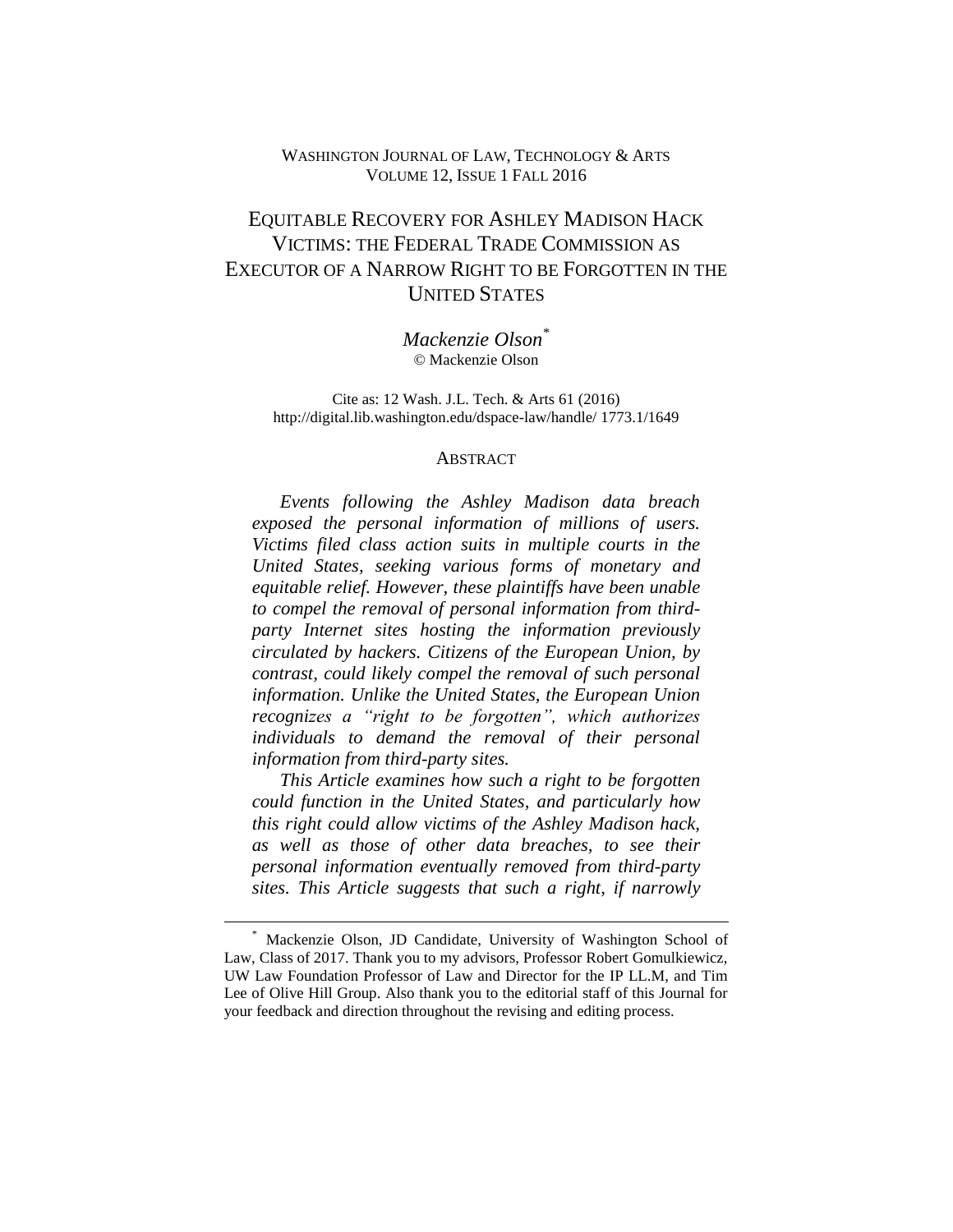# 62 WASHINGTON JOURNAL OF LAW, TECHNOLOGY & ARTS [VOL. 12:1

*applied in limited circumstances by the Federal Trade Commission, could better serve the needs of consumers and still preserve First Amendment rights thereby implicated.*

# TABLE OF CONTENTS

| I.                                                           |  |
|--------------------------------------------------------------|--|
| A. Ashley Madison Hack Victims Seek Monetary<br>and          |  |
|                                                              |  |
| B. The United States Government Currently Prosecutes         |  |
| Companies with Deficient Cybersecurity Under the             |  |
| Federal Trade Commission Act, 15 U.S.C. § 45(a)66            |  |
|                                                              |  |
|                                                              |  |
|                                                              |  |
| C. The Right to be Forgotten in the United States: Balancing |  |
|                                                              |  |
|                                                              |  |
|                                                              |  |
|                                                              |  |

#### **INTRODUCTION**

<span id="page-2-0"></span>The dating website Ashley Madison tells its users "Life is short. Have an affair."<sup>1</sup> Accordingly, the site generates matches between its users who want to act on this suggestion.<sup>2</sup> As a result of this mission, Ashley Madison recently fell victim to data

<sup>1</sup> Ashley Madison, (last visited Nov. 8, 2015), *available at* https://www.ashleymadison.com.

<sup>2</sup> *See* Molly Mulshine, *I created an Ashley Madison account and it was worse than I imagined*, TECH INSIDER (Sep. 29, 2015, 4:07 PM), http://www.techinsider.io/what-its-like-on-ashley-madison-2015-9/#to-start-alli-had-to-do-was-go-to-ashleymadisoncom-select-single-female-seeking-malesand-then-create-my-account-the-site-is-free-for-women-male-users-have-to-payat-least-49-per-month-for-100-credits-which-enable-them-to-use-the-site-1 (last visited Sep. 23, 2016).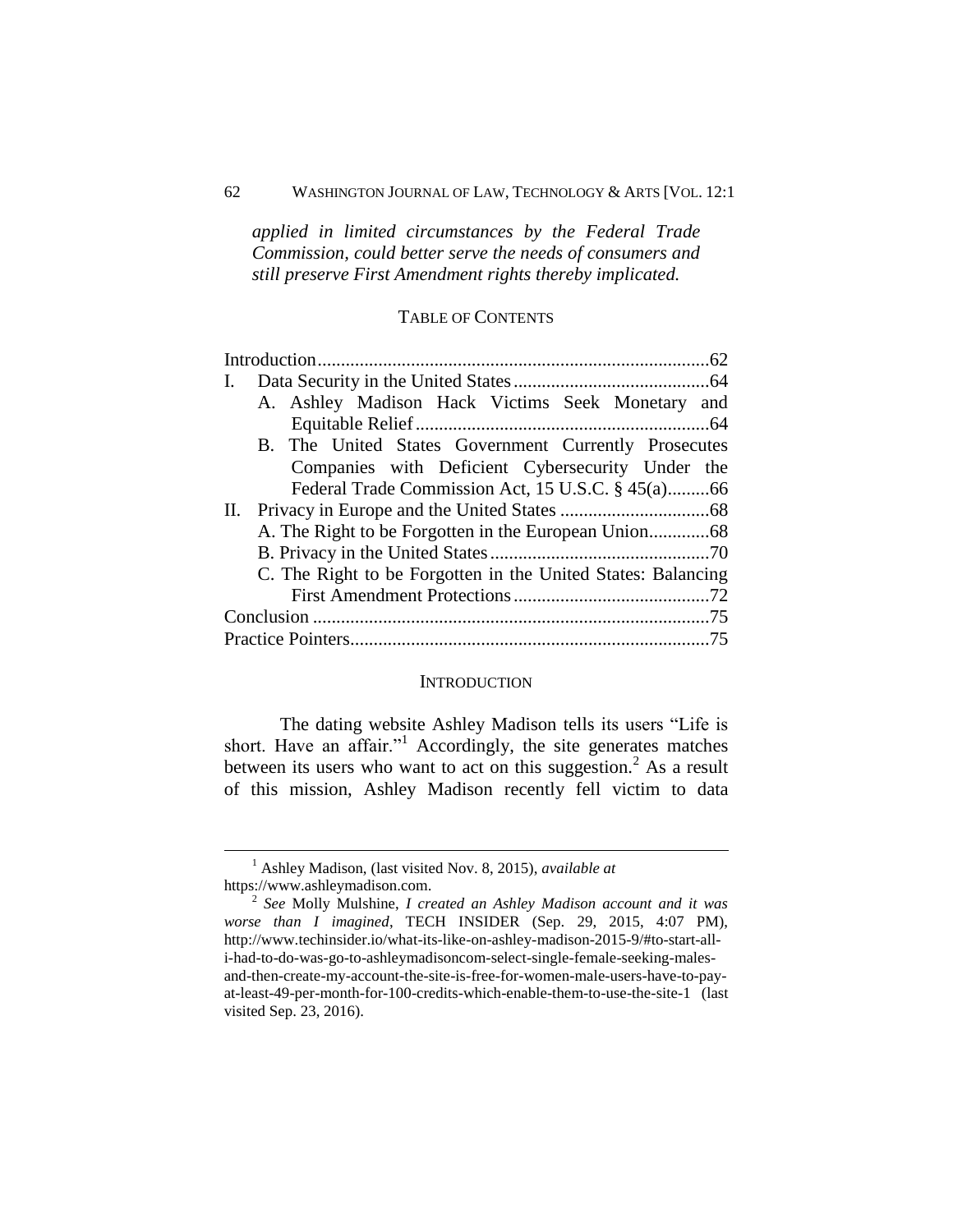hackers. $3$  When companies suffer data breaches, such incidents compromise their customers' personal information, including their names, social security numbers, credit card numbers, and medical information.<sup>4</sup> Given the nature of Ashley Madison's services, the release of its customers' personal information could unravel the very fabric of many individuals' private lives.

Ashley Madison has used the Digital Millennium Copyright Act ("DMCA") as a means of damage control.<sup>5</sup> So far, the company has issued successful copyright takedown notices to multiple websites, including Twitter.<sup>6</sup> However, Ashley Madison's stolen customer data may not be entitled to copyright protection because a court would likely not consider it an original work of authorship.<sup>7</sup> Thus, Ashley Madison's reliance on the DMCA may ultimately prove ineffective.<sup>8</sup> Moreover, critics argue that these requests abuse the DMCA and that material copyright misrepresentations could simply land Ashley Madison in further legal trouble: other companies that previously suffered data hacks and subsequently issued misleading DMCA takedown requests to websites hosting the stolen material have lost countersuits challenging those requests.<sup>9</sup> From a practical standpoint, Ashley

 $\overline{a}$ 

6 *Id.*

<sup>&</sup>lt;sup>3</sup> Many companies have fallen victim to data breaches, including: Target, Premara Blue Cross, Anthem, Chick-fil-A, Sony, the U.S. Postal Service, MCX, Staples, Kmart, Dairy Queen, Supervalu, Viator.com, Jimmy John's, Home Depot, Community Health Systems/Tenova, P.F. Chang's, and J.P. Morgan. *See Data Breach Tracker: All the Major Companies that Have Been Hacked*, TIME (Mar. 18, 2015), *available at* http://time.com/money/3528487/data-breachidentity-theft-jp-morgan-kmart-staples.

 $^{4}$ *Id.* 

<sup>5</sup> Hope King, *Ashley Madison tries to stop the spread of its leaked data*, CNNMoney (Aug. 21, 2015), available at

http://money.cnn.com/2015/08/21/technology/ashley-madison-dmcarequests/index.html?iid=hp-stack-dom.

 $7A$  work is copyrightable when it is an original work of authorship, fixed in a tangible form of expression. *See* Kelley v. Chicago Park Dist., 635 F.3d 290, 299 (7th Cir. 2011).

<sup>8</sup> King, *supra* note 5.

<sup>9</sup> Kashmir Hill, Hello, *DMCA A 1990s anti-piracy law is why you haven't seen the hacked list of Ashley Madison customers*, FUSION (Jul. 20, 2015, 2:44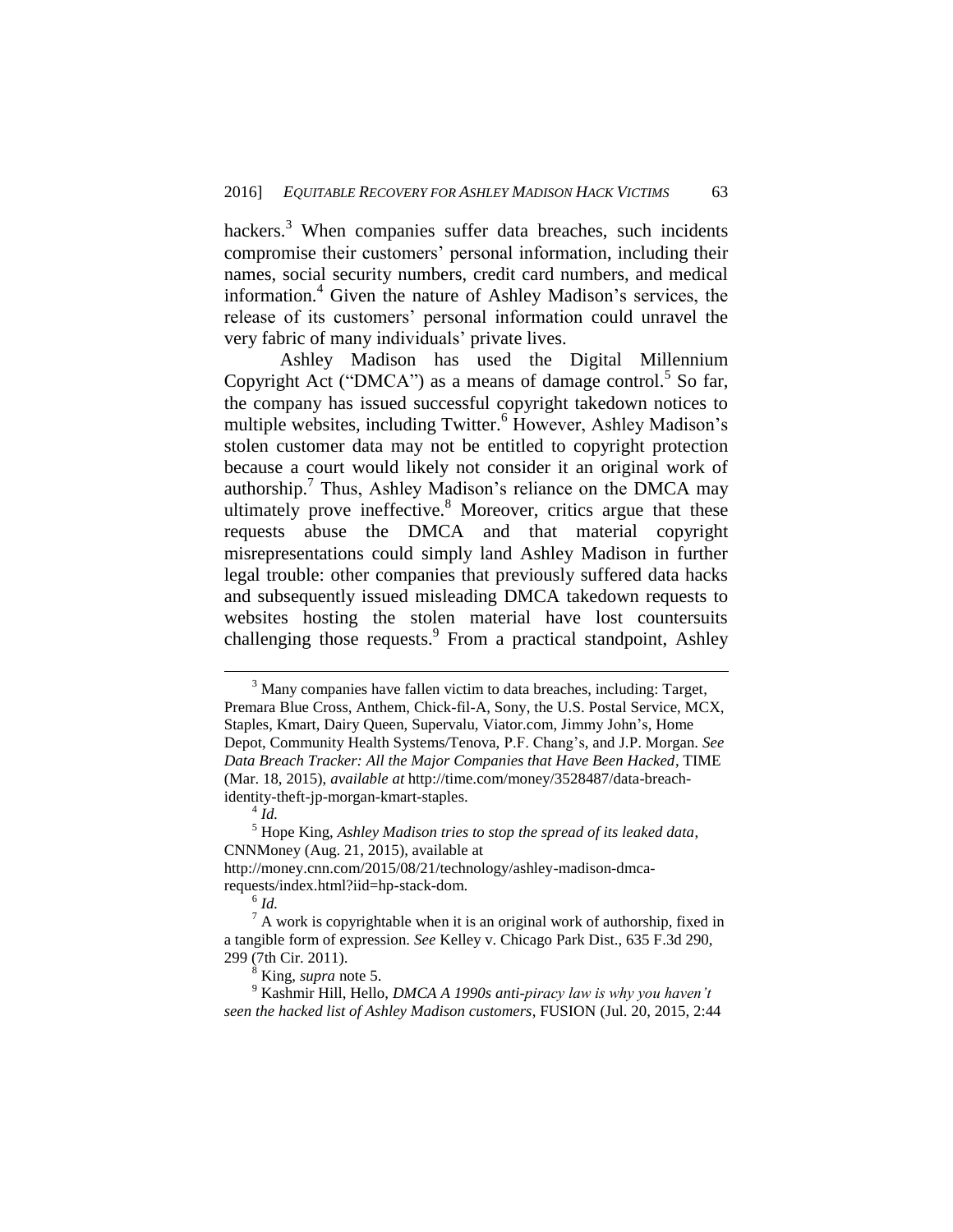Madison ultimately cannot use the DMCA to compel removal of every copy of its stolen information from all Internet sites.<sup>10</sup>

Unlike the DMCA, the European Union's 1995 Data Protection Directive ("Directive") and its right to be forgotten $11$ provide a private cause of action that empowers individual European Union citizens to compel the removal of certain personal information from Internet sites. Under the Directive, Ashley Madison and its customers could theoretically issue takedown notices, regardless of whether the information is copyrightable. While such a right is not currently recognized in the United States, this Article explains how such a right could operate in the United States. First, this Article examines current data security issues in the United States and how the federal government prosecutes those companies with deficient cybersecurity measures. It goes on to compare privacy rights in the United States with those in the European Union. In so doing, it explores how a right to be forgotten, narrowly administered by the federal government, could function in the United States.

#### I. DATA SECURITY IN THE UNITED STATES

# <span id="page-4-1"></span><span id="page-4-0"></span>*A. Ashley Madison Hack Victims Seek Monetary and Equitable Relief*

Avid Life Media, a Canadian corporation, owns Avid Dating Life, which does business as Ashley Madison.<sup>12</sup> Prior to its data breach, the company charged users a \$19 fee to remove

 $\overline{a}$ 

<sup>11</sup> *Factsheet on the "Right to be Forgotten" Ruling (c-131/12)*, European Commission, (last visited November 8, 2015), available at http://ec.europa.eu/justice/data-

protection/files/factsheets/factsheet\_data\_protection\_en.pdf.

PM), http://fusion.net/story/169981/where-is-the-ashley-madison-hack/ (last visited Feb. 14, 2016).

 $^{10}$  *Id.* 

<sup>12</sup> Robert Hackett, *What to know about the Ashley Madison hack*, Fortune (Aug. 26, 2015), available at http://fortune.com/2015/08/26/ashley-madisonhack.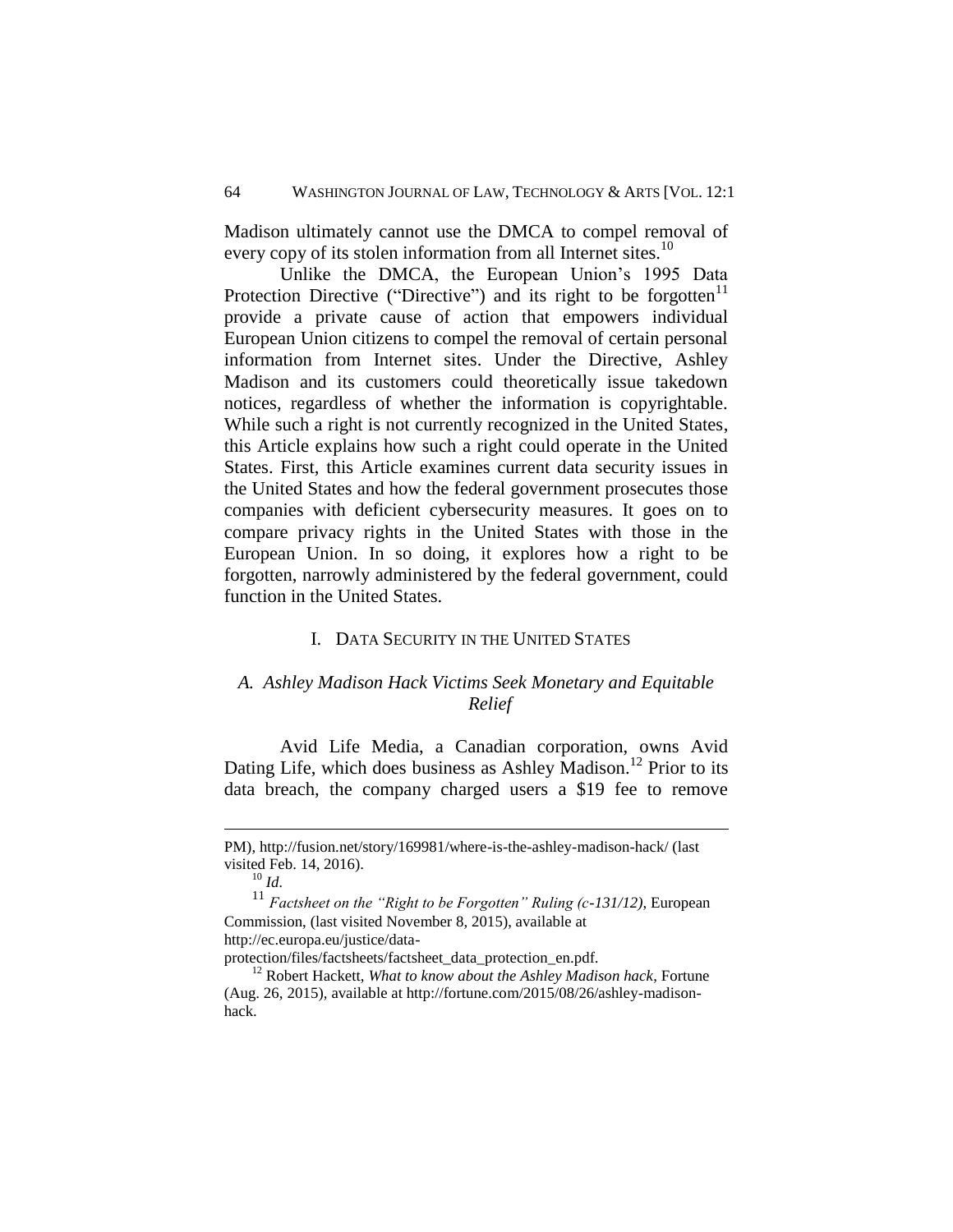information from its database, though it did not always remove this information after payment.<sup>13</sup> Hackers disagreed with Ashley Madison's mission to arrange marital affairs and broke into the Ashley Madison website in July 2015, releasing the personal information of 32 million users. $14$ 

Victims of the hack took legal action. Individuals sued Internet service providers Amazon Web Services and GoDaddy, as well as actual site operators, for hosting sites that contained the stolen data.<sup>15</sup> They alleged that these companies intentionally inflicted emotional distress on Ashley Madison users.<sup>16</sup>

Victims also filed class action suits against Avid Life Media and Ashley Madison in multiple federal district courts, including Texas, Missouri, Alabama, and California.<sup>17</sup> In December 2015, these cases were consolidated in the Eastern District of Missouri.<sup>18</sup> A judge in Missouri also recently barred plaintiffs from suing as John Does, ordering that they must instead use their own names. $19$ 

Plaintiffs asserted numerous theories of liability against Ashley Madison, including violation of the Stored

<sup>13</sup> *Id.* 

<sup>14</sup> *Id.*; *see also* Kim Zetter, *Answers to Your Burning Questions on the Ashley Madison Hack*, Wired (Aug. 21, 2015), available at https://www.wired.com/2015/08/ashley-madison-hack-everything-you-need-toknow-your-questions-explained/.

<sup>15</sup> James Kosur, *Amazon and GoDaddy are being sued over the Ashley Madison data leak*, Business Insider (Sep. 7, 2015), available at http://www.businessinsider.com/amazon-and-godaddy-sued-over-ashleymadison-data-leak-2015-9.

 $^{16}$  *Id.* 

<sup>&</sup>lt;sup>17</sup> See Compl., Doe v. Avid Life Media, Inc. and Avid Dating Life, Inc. d/b/a/ Ashley Madison, No. 6:15-cv-01464-LSC (N.D. Ala. Aug. 25, 2015), 2015 WL 5023966; Compl., J. DOE 1 v. Avid Life Media, Inc. and Avid Dating Life, Inc. d/b/a Ashley Madison, No. 8:15-cv-01347 (C.D. Cal. Aug. 24, 2015), 2015 WL 5012608.

<sup>&</sup>lt;sup>18</sup> In re Ashley Madison Customer Data Sec. Breach Litig<sub>1</sub>, No. 2669, 2015 WL 8541658, at \*2 (U.S. Jud. Pan. Mult. Lit. Dec. 9, 2015).

<sup>19</sup> Robert Hackett, *Ashley Madison Hacking Victims Face a Big Decision*, Fortune (Apr. 20, 2016), available at http://fortune.com/2016/04/20/ashleymadison-data-breach-lawsuit-names/.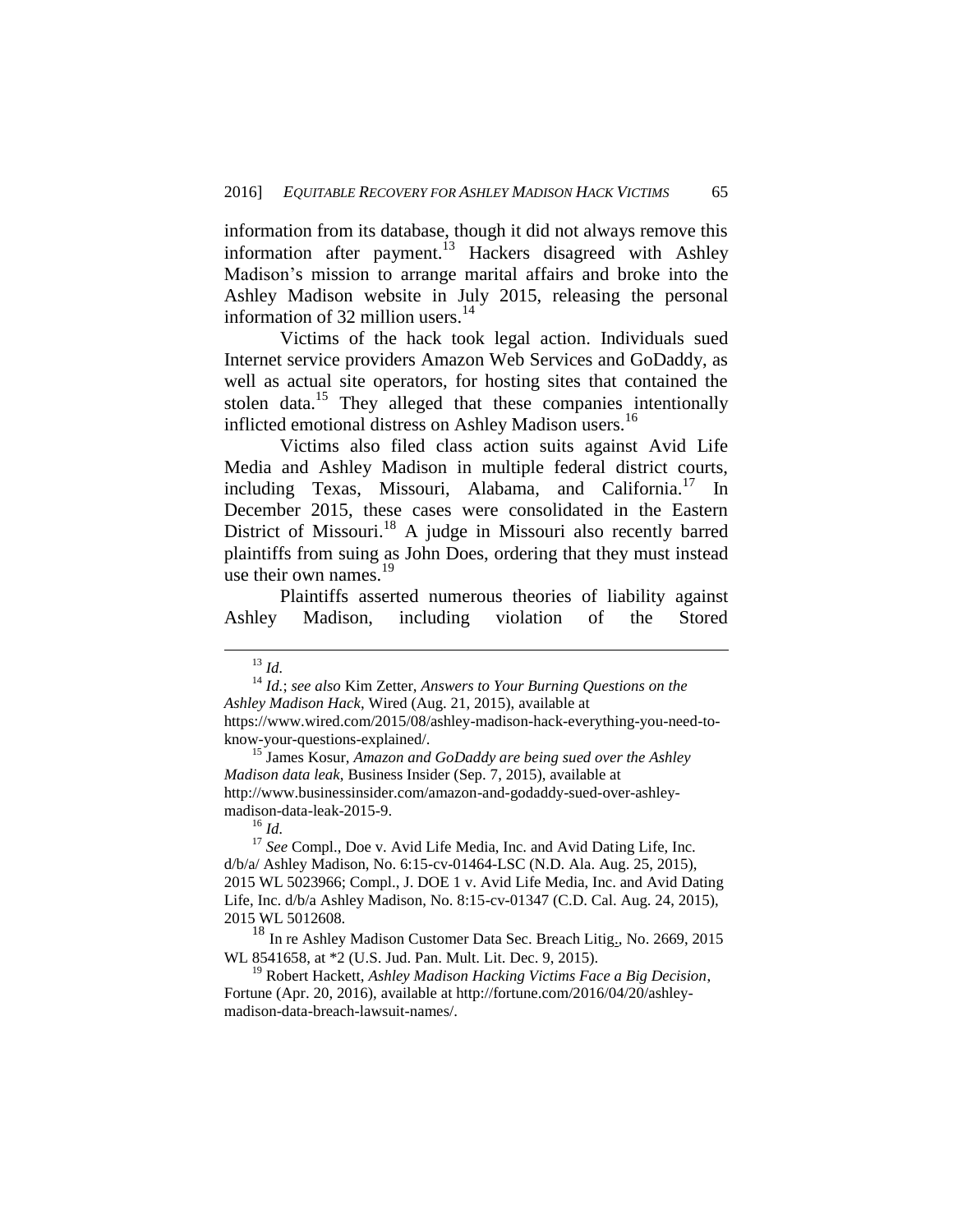Communications Act; violation of state deceptive trade practices acts; breach of implied contract; breach of contract; violation of state data breach notification statutes; violation of state consumer protection laws; violation of state customer records acts and unfair competition laws; and public disclosure of private facts. $^{20}$  In these complaints, plaintiffs requested various forms of monetary relief, as well as injunctive relief that would require Ashley Madison to implement and maintain adequate security measures in the future and to notify affected customers in the event of other data breaches.<sup>21</sup> While such relief may help prevent future hacks and mitigate some of the harm that victims currently suffer, this relief does not enable victims to compel the removal of their stolen personal information from third-party sites. Nor does any government entity appear to possess the authority to force the removal of this information.<sup>22</sup>

# <span id="page-6-0"></span>*B. The United States Government Currently Prosecutes Companies with Deficient Cybersecurity Under the Federal Trade Commission Act, 15 U.S.C. § 45(a)*

The United States government is empowered to prosecute companies with deficient cybersecurity. The Federal Trade Commission ("FTC") is specifically authorized to prevent corporations "from using unfair methods of competition in or affecting commerce and unfair or deceptive acts or practices in or

<sup>20</sup> *See* Compl. at 80-130, J. DOE 1 v. Avid Life Media, Inc. and Avid Dating Life, Inc. d/b/a Ashley Madison, No. 8:15-cv-01347 (C.D. Cal. Aug. 24, 2015), 2015 WL 5012608; *See* Compl. at 33-87, Doe v. Avid Life Media, Inc. and Avid Dating Life, Inc. d/b/a/ Ashley Madison, No. 6:15-cv-01464-LSC (N.D. Ala. Aug. 25, 2015), 2015 WL 5023966.

<sup>21</sup> *Id.*

<sup>&</sup>lt;sup>22</sup> The Federal Communications Commission, for example, does not even believe that it has the authority to shut down gang leader and terrorist groupoperated websites and social media accounts. *See* Mario Trujillo, *FCC says it can't shut down ISIS websites*, The Hill (Nov. 17, 2015), available at https://thehill.com/policy/technology/260438-fcc-says-it-cant-shutdown-onlineterrorist-activity.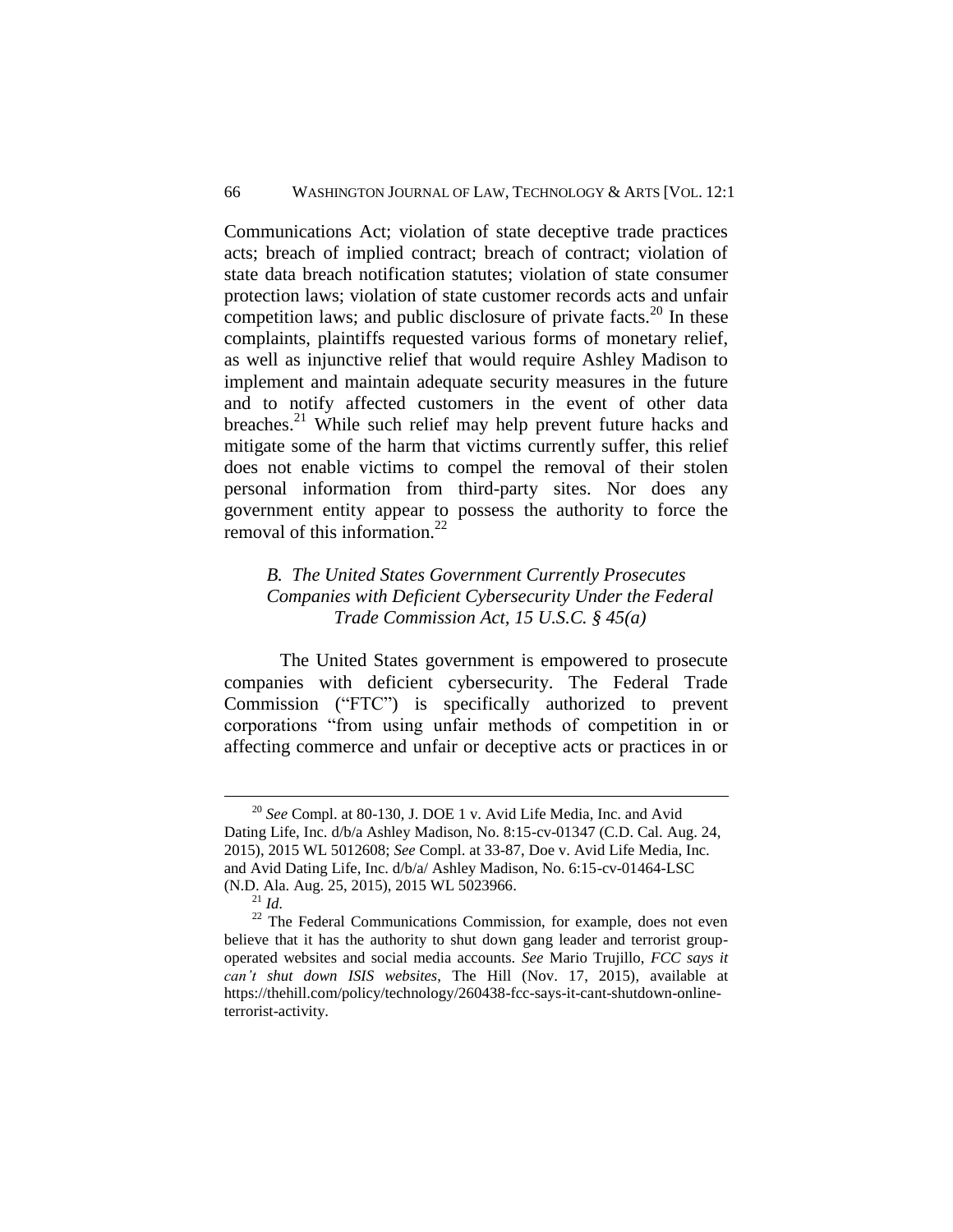affecting commerce."<sup>23</sup> In *FTC v. Wyndham Worldwide Corp.*, the Third Circuit granted interlocutory appeal to consider the FTC's ability to regulate cybersecurity and affirmed the FTC's ability to prosecute companies with insufficient cybersecurity, on the grounds that this deficiency could constitute an unfair or deceptive trade practice under the Federal Trade Commission Act.<sup>24</sup>

When the Wyndham Worldwide Corporation's ("Wyndham") computer system was breached, hackers stole thousands of customers' personal and financial information.<sup>25</sup> The FTC found that Wyndham engaged in unfair cybersecurity practices that unreasonably and unnecessarily exposed consumers' personal data to unauthorized access and theft.<sup>26</sup> In fact, "contrary to its policy, Wyndham did not use encryption, firewalls, and other commercially reasonable methods for protecting consumer data."<sup>27</sup> On these grounds, the FTC brought action against Wyndham.<sup>28</sup>

It appears that Ashley Madison, likewise, also maintained deficient cybersecurity measures. Prior to the hacking, Ashley Madison's CEO touted the website's security, even though its protections were insufficient and the company was aware of its susceptibility to a hack.<sup>29</sup> Ashley Madison also advertised a service whereby users could pay \$19 to have their account information permanently deleted, in spite of the fact that all supposedly deleted data survived and was recoverable.<sup>30</sup> Supposedly Ashley

<sup>&</sup>lt;sup>23</sup> The Federal Trade Commission Act, 15 U.S.C.  $\S$  45(a)(2) (2006).

<sup>24</sup> FTC v. Wyndham Worldwide Corp., 799 F.3d 236 (3d Cir. 2015); *see also* Andy Greenberg, *Court Says the FTC Can Slap Companies for Getting Hacked*, Wired (Aug. 24, 2015, 4:51 PM),

http://www.wired.com/2015/08/court-says-ftc-can-slap-companies-gettinghacked (last visited Nov. 7, 2015).

<sup>&</sup>lt;sup>25</sup> FTC v. Wyndham Worldwide Corp., 799 F.3d 236, 240 (3d Cir. 2015). <sup>26</sup> *Id.*

<sup>27</sup> *Id.* at 241.

<sup>28</sup> *Id.* at 236.

<sup>&</sup>lt;sup>29</sup> Compl. at 36, J. DOE 1 v. Avid Life Media, Inc. and Avid Dating Life, Inc. d/b/a Ashley Madison, No. 8:15-cv-01347 (C.D. Cal. Aug. 24, 2015), 2015 WL 5012608.

<sup>&</sup>lt;sup>30</sup> Compl. at 14, Doe v. Avid Life Media, Inc. and Avid Dating Life, Inc. d/b/a/ Ashley Madison, No. 6:15-cv-01464-LSC (N.D. Ala. Aug. 25, 2015),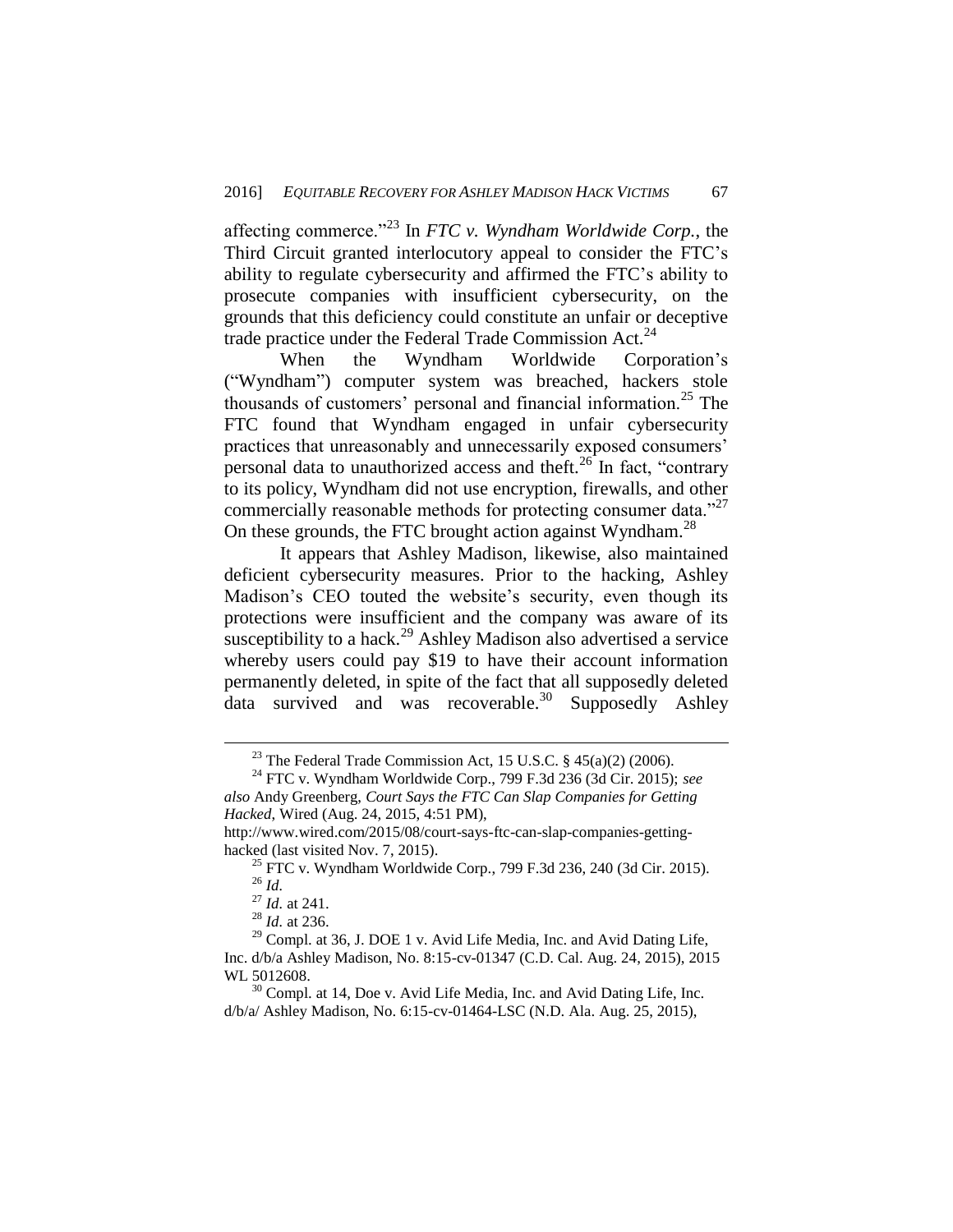Madison's deleted files may not have been permanently erased and thus remained potentially accessible; a user must take additional steps to permanently delete files, such as overwrite a hard disk's data multiple times with random characters. $31$  If a reviewing court found that Ashley Madison's actual security measures were deficient, like it found Wyndham's, then the FTC could likely prosecute Avid Life Media and Ashley Madison on that basis. However, such action would not provide the most beneficial remedy to the victims of the hack because it would not compel the removal of victims' information from third-party sites.

#### <span id="page-8-0"></span>II. PRIVACY IN EUROPE AND THE UNITED STATES

#### *A. The Right to be Forgotten in the European Union*

<span id="page-8-1"></span>By contrast, the right to be forgotten provides European victims of data hacks with a form of relief unavailable to victims in the United States: the removal of their personal information from third-party sites. In *Google Spain SL, Google v. Ageñcia Espanola de Protección de Datos*, the Court of Justice of the European Union ("CJEU") interpreted the European Union's 1995 Data Protection Directive "as creating a presumption that Google must delete links to personal information from search results at the request of the data subject unless a strong public interest suggests otherwise."<sup>32</sup> Specifically, the CJEU held that the Directive applies to search engines like Google and applies even when the physical server of the company is located outside the European Union.<sup>33</sup>

<sup>2015</sup> WL 5023966.

<sup>31</sup> Mark Promerleau, *How hard is it to permanently delete data?*, GCN (Mar. 31, 2015), available at https://gcn.com/articles/2015/03/31/deletedemails.aspx.

<sup>32</sup> *Internet Law--Protection of Personal Data--Court of Justice of the European Union Creates Presumption That Google Must Remove Links to Personal Data Upon Request.-- Case C-131/12, Google Spain SL v. Agencia Española De Protección de Datos*, 128 Harv. L. Rev. 735, 735 (2014).

<sup>33</sup> *Factsheet on the "Right to be Forgotten" Ruling (c-131/12)*, European Commission (last visited Nov. 7, 2015), *available at*  http://ec.europa.eu/justice/data-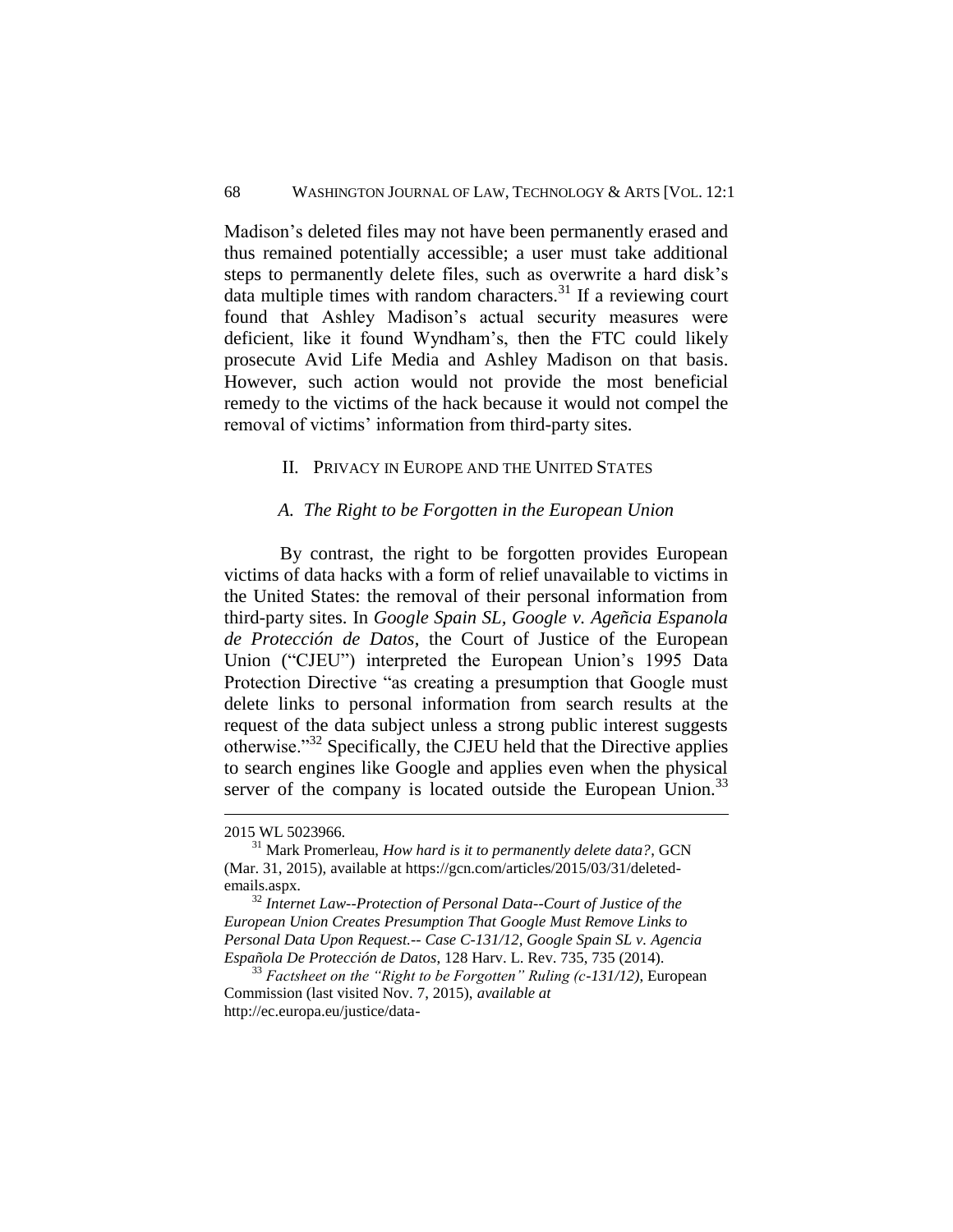The CJEU further held that individuals have the right to ask search engines to remove personal information about them when the information is inaccurate, inadequate, irrelevant, or excessive for the purposes of data processing. $34$ 

However, the right to be forgotten is not absolute, and must be balanced against other fundamental rights, such as freedom of expression and freedom of the media.<sup>35</sup> Courts assess the right on a case-by-case basis, paying particular attention to the sensitivity of the information to the individual's private life and the interest of public access to that information.<sup>36</sup> Theoretically, European Union citizens who are victims of the Ashley Madison hack could satisfy these elements to invoke this right, and thereby request that their leaked information be removed from third-party sites.

However, a removal request may not be implemented in the same manner throughout the various nations of the European Union. Thus, the actual extent of a removal following a request could vary by country. For example, the Spanish Data Protection Authority interpreted this right narrowly in a recent Spanish case, when it held that Google was not required to remove certain usergenerated content because the blog owner controlled the processing of this content. $^{37}$  Only the blog owner could remove the content entirely—Google could only be required to remove the links to this content.<sup>38</sup> In contrast, France's data protection regulator, the Commission Nationale de l'Informatique et des Libertés, has interpreted this right broadly.<sup>39</sup> It recently issued a

 $\overline{a}$ 

<sup>39</sup> Peter Fleischer, *Implementing a European, not global, right to be forgotten*, Google Europe Blog (Jul. 30, 2015), available at http://googlepolicyeurope.blogspot.com/2015/07/implementing-european-notglobal-right.html.

protection/files/factsheets/factsheet\_data\_protection\_en.pdf.

<sup>34</sup> *Id.*

<sup>35</sup> *Id.*

<sup>36</sup> *Id.*

<sup>37</sup> Glyn Moody, *Spanish Court Limits Scope of EU's Right To Be Forgotten*, TechDirt TechDirt (Mar. 6, 2015), available at https://www.techdirt.com/articles/20150306/03342530222/spanish-court-limitsscope-eus-right-to-be-forgotten.shtml.

<sup>38</sup> *Id.*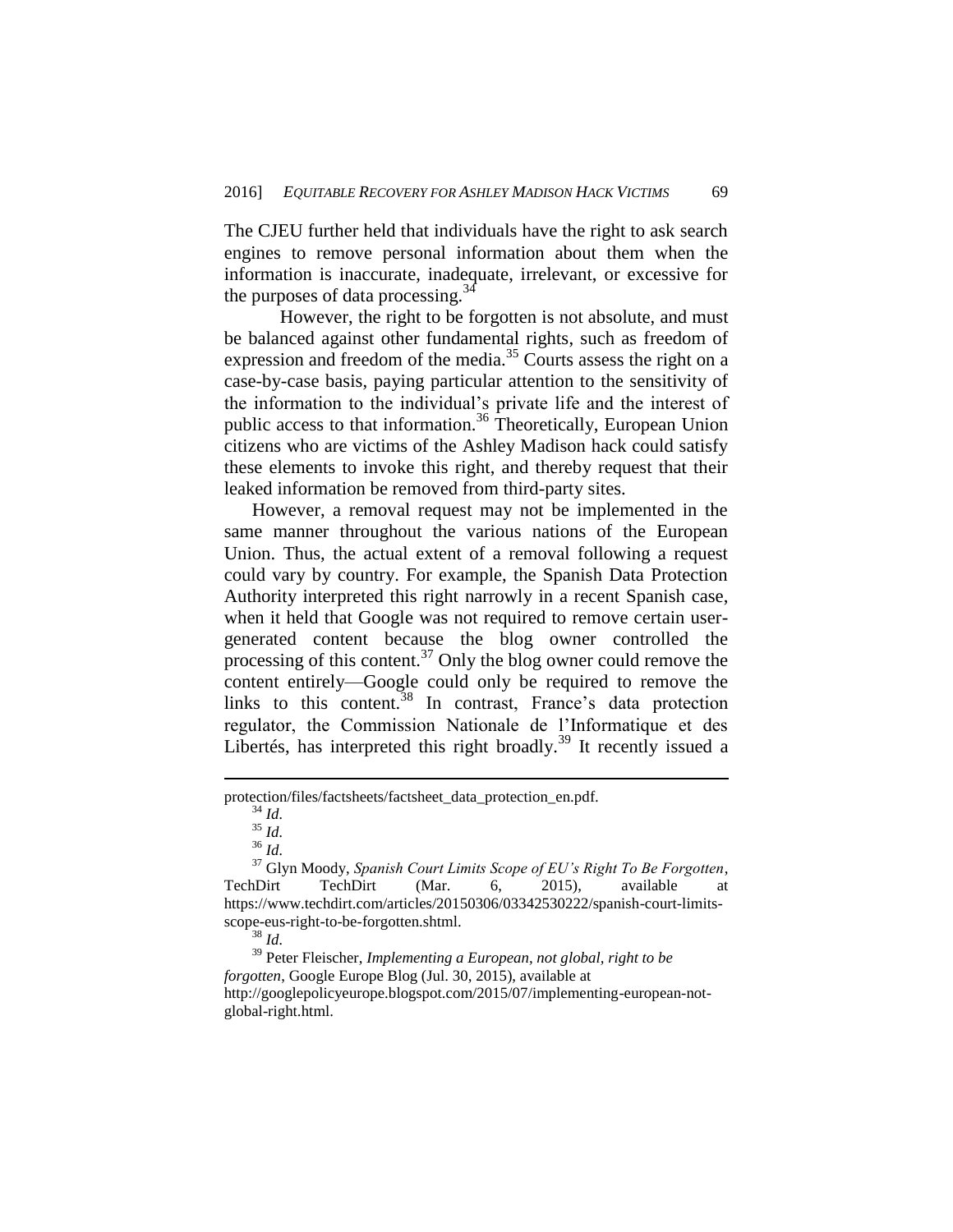formal notice to Google, ordering it to delist French-based removal requests not just from google.fr and other European versions of Google Search, but from all versions of Google Search globally.<sup>40</sup> Thus, although the right to be forgotten is recognized throughout the European Union, current jurisprudence suggests that if Ashley Madison hack victims issue removal requests in the European Union, such requests would be granted to varying extents in different countries.

# *B. Privacy in the United States*

<span id="page-10-0"></span>Though the DMCA enables the takedown of infringing copyrighted works,  $41$  currently no right to be forgotten exists in the United States.<sup>42</sup> In *Garcia v. Google, Inc.*, the Ninth Circuit recently denied an actress' request that an anti-Islamic video in which she had performed be removed from YouTube,<sup>43</sup> on the grounds that her performance in the video was not copyrightable. In its ruling, the court noted that "Garcia would like to have her connection to the film forgotten and stripped from YouTube . . . such a 'right to be forgotten' . . . is not recognized in the United States."<sup>44</sup>

However, the United States has recognized numerous forms of individual privacy protections and various privacy-related causes of action in tort law. Former United States Supreme Court Justice Louis Brandeis originally introduced the right to privacy in the United States in a *Harvard Law Review* article in 1890, though this right has been narrowly interpreted.<sup>45</sup> Professor William Prosser

<sup>&</sup>lt;sup>40</sup> Google is currently challenging France's authority to compel such a broad request. *See id.*

<sup>41</sup> Garcia v. Google, Inc., 786 F.3d 733, 745 (9th Cir. 2015).

 $42$  A bill recognizing a right to be forgotten has, however, been introduced in the Massachusetts state legislature. 2015 Massachusetts House Bill No. 1356, Massachusetts One Hundred Eighty-Ninth General Court.

 $43$  Garcia at 733.

<sup>44</sup> *Id.*

<sup>45</sup> Chelsea E. Carbone, *To Be or Not to be Forgotten: Balancing the Right to Know with the Right to Privacy in the Digital Age*, 22 Va. J. Soc. Pol'y & L. 525, 555 (2015).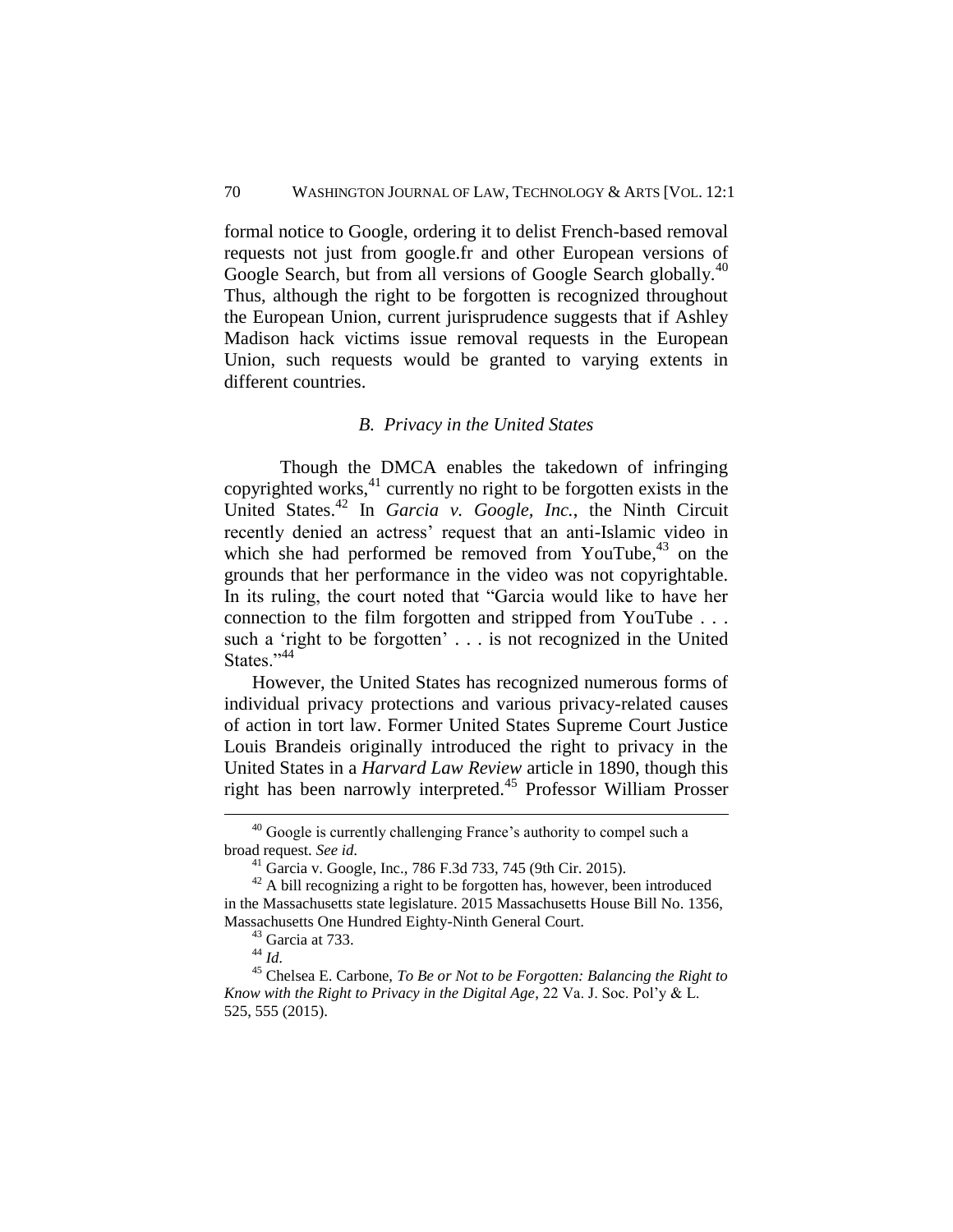later described invasion of privacy as four separate but related torts: unreasonable intrusion upon seclusion of another, publicity that places another in a false light before the public, public disclosure of embarrassing private facts about another, and appropriation of another's name or likeness.<sup>46</sup>

Further, much of individual personal data is currently protected under various privacy laws at both the state and federal levels. Washington State, for example, has implemented a data breach notification law, codified in Chapter 19.255 RCW. This law describes when entities must notify customers of data breaches, and defines when and how these entities may subsequently be liable thereunder.<sup>47</sup>

The F.T.C., in turn, enforces the privacy provisions in many federal privacy laws, including: the Fair Credit and Reporting Act, 15 U.S.C. §§ 1681-1681(u); the Telemarketing and Consumer Fraud and Abuse Prevention Act, 15 U.S.C. §§ 6101-6108; the Children's Online Privacy Protection Act, 15 U.S.C. §§ 6501- 6506; the Gramm-Leach-Bliley Act, 15 U.S.C. §§ 6801-6827; and the Identity Theft Assumption and Deterrence Act, 18 U.S.C. § 1028. <sup>48</sup> Furthermore, two new data privacy acts—the Consumer Privacy Bill of Rights and the Data Security Breach Notification Act of 2015—are currently under development, and could one day be enacted into law. If enacted, the Consumer Privacy Bill of Rights "would govern the collection and dissemination of consumer data,"<sup>49</sup> while the Data Security Breach Notification Act of 2015 would replace state data breach notification laws and "require companies to secure the personal data they collect and

<sup>46</sup> Joe Dickerson & Associates, LLC v. Dittmar, 34 P.3d 995, 1000 (Colo. 2001).

 $47$  RCW §§ 19.255.010-.020.

<sup>48</sup> *Overview of Statutory Authority to Remedy Privacy Infringements*, Electronic Privacy Information Center (last visited Nov. 8, 2015), available at epic.org, https://epic.org/privacy/internet/ftc/Authority.html.

<sup>49</sup> Andrew Lustigman and Adam Solomon, *An overview and the impact of the Consumer Privacy Bill of Rights*, Inside Counsel (Mar. 12, 2015), available at http://www.insidecounsel.com/2015/03/12/an-overview-and-the-impact-ofthe-consumer-privacy.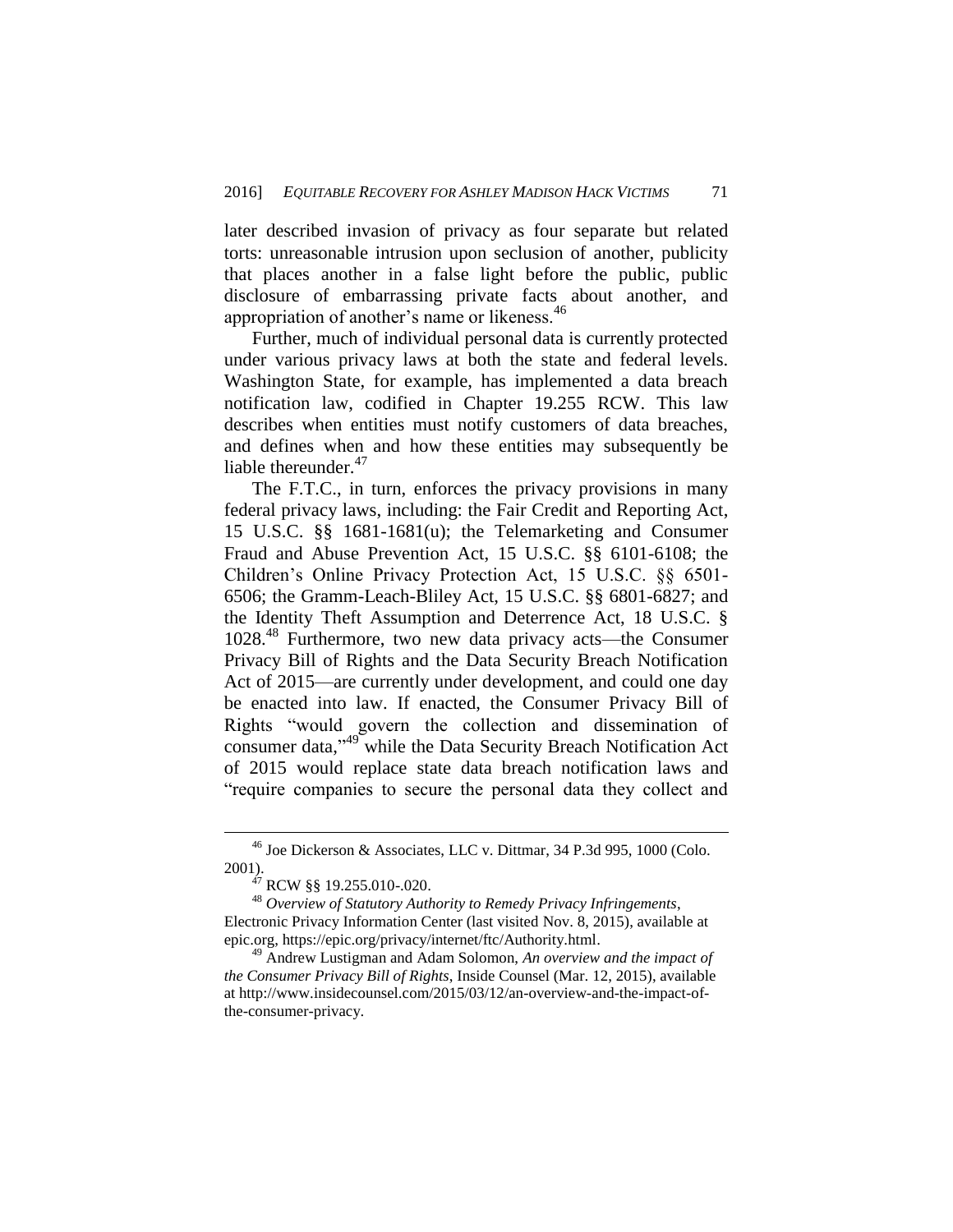<span id="page-12-0"></span>maintain about consumers and to provide notice to individuals in the event of a breach of security involving personal information.<sup>"50</sup>

# *C. The Right to be Forgotten in the United States: Balancing First Amendment Protections*

Scholars debate whether and how a right to be forgotten could translate to United States law, and specifically how it would be balanced against First Amendment protections. Some suggest that, even if such a right is implemented, its reach will be limited. For example, Meg Ambrose of Georgetown University's Communication, Culture & Technology Program has argued that such a right would be limited and "apply only to data voluntarily submitted and deletion would require legislative action to establish an implied-in-law covenant in contracts between data controllers and data subjects."<sup>51</sup>

Other scholars suggest that such a right could pose problematic threats to free speech if implemented. As another example, Neil M. Richards of Washington University in St. Louis suggests that a strong form of the right to be forgotten, such as a tort right to censor the media, is an unconstitutional threat to free speech, while a more limited right that resembles an ordinary commercial regulation of the data trade may be constitutional—but pose other problems.<sup>52</sup>

The First Amendment does not protect all forms of speech. Courts have held that speech that impinges upon an individual's right to privacy, is obscene, or falsely associates one with a particular ideology, is not protected.<sup>53</sup> In determining whether a

<sup>50</sup> Jason C. Gavejian, *The Data Security and Breach Notification Act of 2015*, National Law Review (Mar. 31, 2015), available at

http://www.natlawreview.com/article/data-security-and-breach-notification-act-2015.

<sup>51</sup> Carbone, *supra* note 45. (*quoting* Meg Leta Ambrose, *Speaking of Forgetting: Analysis of Possible non-EU Responses to the Right to be Forgotten and Speech Exception*, 38 TELECOMM. POL'Y 800, 805 (2014)).

<sup>52</sup> *See* Neil M. Richards, *Why Data Privacy Law is (Mostly) Constitutional*, 56 Wm. & Mary L. Rev. 1501, 1531-32 (2015).

<sup>53</sup> *See* U.S. v. Alvarez, 617 F.3d 1198, 1214 (9th Cir. 2010); Action for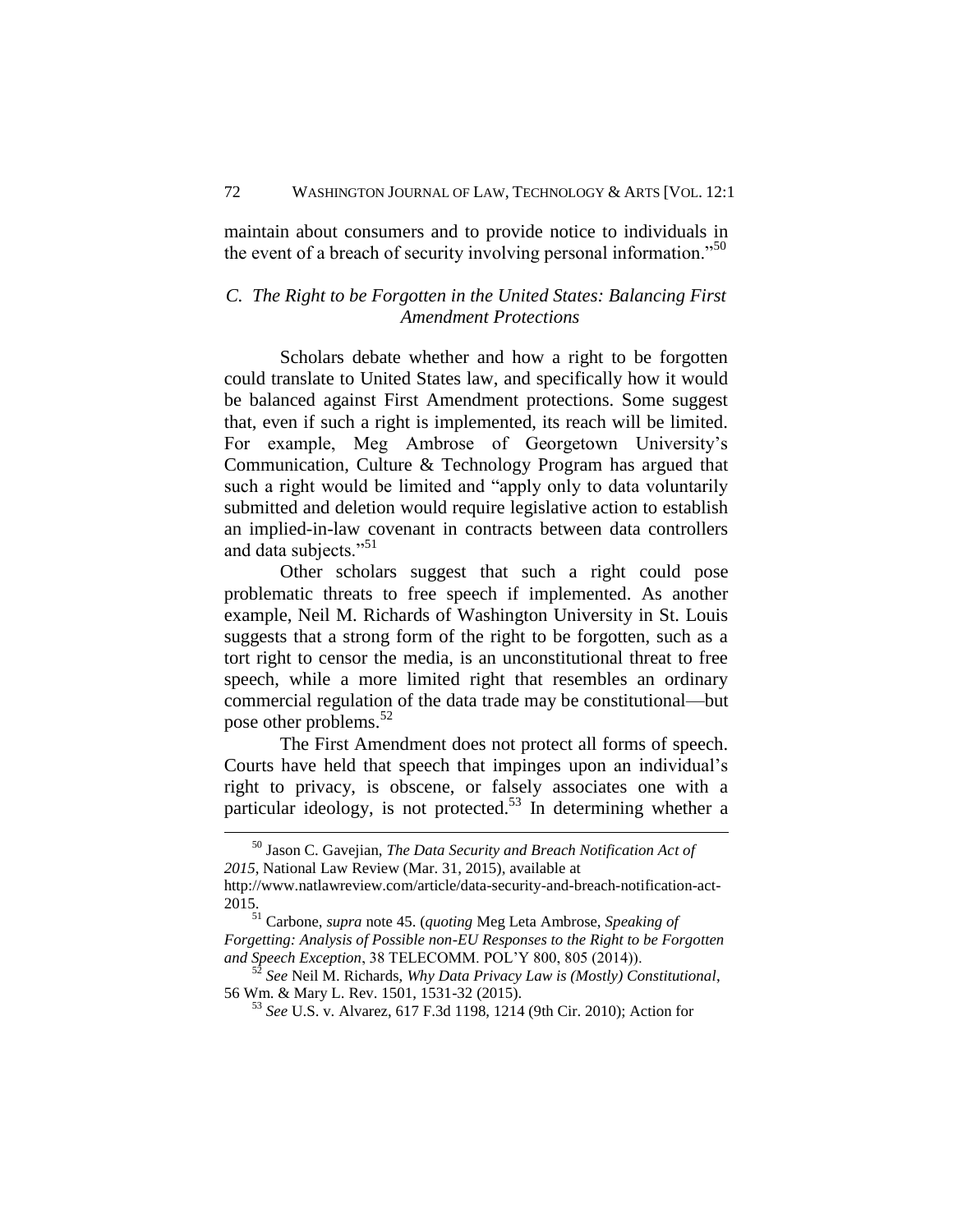form of speech invades a person's right to privacy—and is therefore not protectable—courts may consider the truthfulness of the information, whether it was legally obtained, the newsworthiness of the information, and its significance to the public.<sup>54</sup>

Moreover, in certain circumstances, certain governmental agencies may also have the authority to regulate some forms of speech—such as speech that may be potentially offensive. For example, the FCC has the power to regulate radio and television broadcasts to promote compelling governmental interests if its means are carefully tailored to achieve those ends.<sup>55</sup> Thus, the limits of the First Amendment and the government's regulation thereof model similarly applicable limits for and regulation of a narrow right to be forgotten.

A narrow right to be forgotten, if enacted into law, could thus become operable in the United States insofar as it is narrowly tailored to balance consumer protection with free speech concerns. It would be best applied in this manner if administered by the FTC, the agency already charged with enforcing the privacy provisions of numerous federal laws and with the authority to prosecute companies that engage in unfair or deceptive trade practices—and thus an agency already adept at maintaining this crucial balance. That the two newly proposed federal privacy bills, the Consumer Privacy Bill of Rights and the Data Security and Breach Notification Act of 2015, designate the FTC as the enforcer of these potential laws, further demonstrates that the FTC would be equally adept at enforcing a right to be forgotten.<sup>56</sup>

Children's Television v. F.C.C., 58 F.3d 654, 660 (D.C. Cir. 1995); Russell L. Weaver, *Understanding the First Amendment*, 54-64 and 68-72 (5th ed. 2014); Steven H. Shiffrin and Jesse H. Choper, *The First Amendment*, 548-51 (3d ed. 2001).

<sup>54</sup> Russell L. Weaver, *Understanding the First Amendment*, 56 (5th ed. 2014).

 $55$  Action for Children's Television v. F.C.C., 58 F.3d 654, 659 (D.C. Cir. 1995).

<sup>56</sup> *See* Andrew Lustigman and Adam Solomon, *An overview and the impact of the Consumer Privacy Bill of Rights*, Inside Counsel (Mar. 12, 2015), available at http://www.insidecounsel.com/2015/03/12/an-overview-and-the-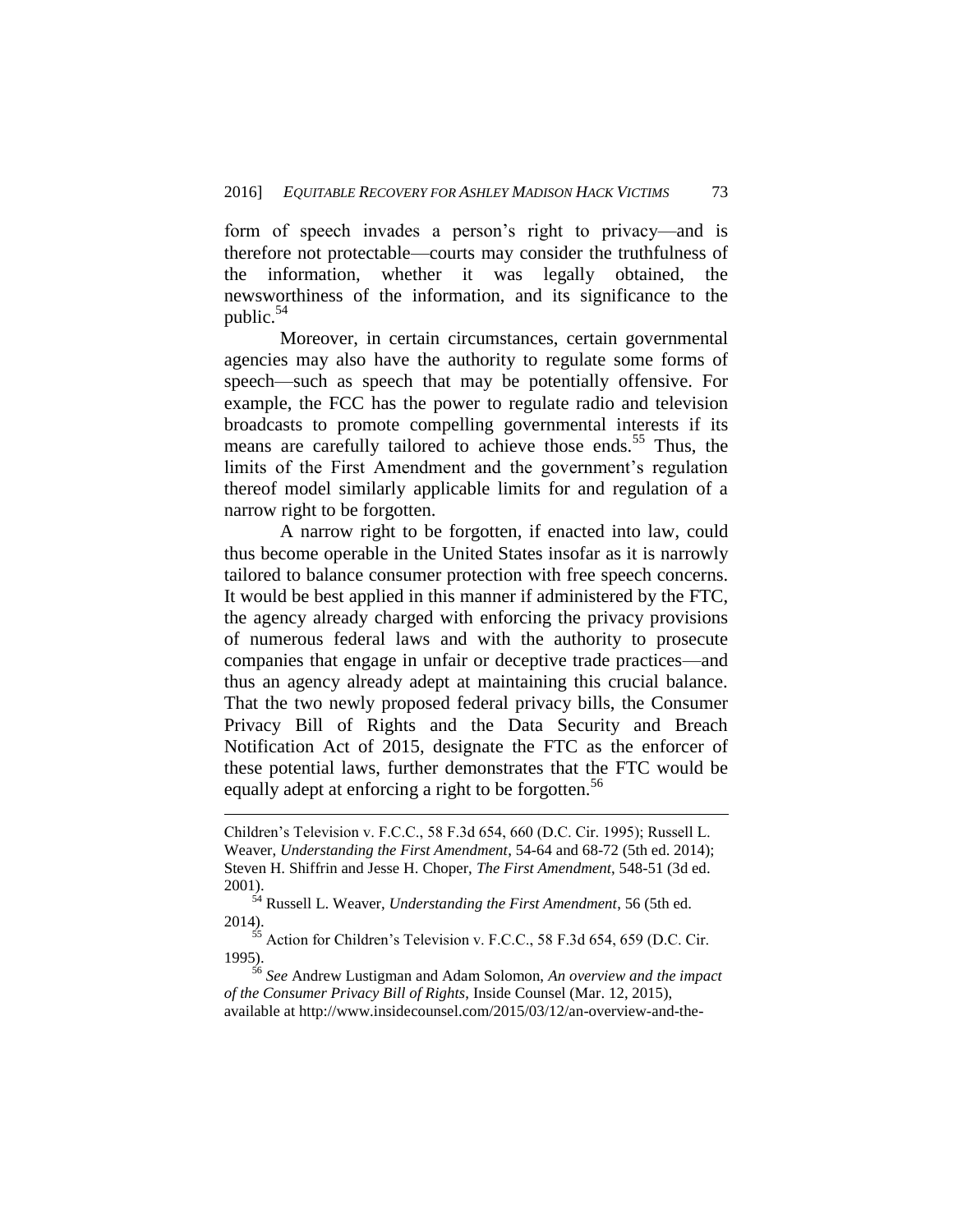Once Congress statutorily creates this right and delegates enforcement thereof to the FTC, the commission could issue removal requests to third-party sites hosting such illegally obtained information on behalf of consumers affected by data-breached companies. The right would remain narrowly tailored: takedown notices could only be issued for information illegally obtained after a company in violation of the Federal Trade Commission Act suffers a data breach. That is, the FTC would only be authorized to provide such a remedy when a hack results from deficient cybersecurity measures that violate the FTCA. This is so because to allow such a remedy in other circumstances—such as for a data hack that is not the result of an FTCA violation—oversteps the FTC's prosecutorial authority.

FTC enforcement would benefit both individual victims and companies obliged to follow removal requests. Such enforcement would benefit individuals because they can expect that their personal information will in fact be removed when requests are issued under this particular legal authority; this is not the case with requests now issued under the DMCA. Currently, the DMCA does not apply to such personal information; as such, requests issued thereunder may not prove successful. Because the right would be enforceable only by the FTC, enforcement would also benefit companies obliged to fulfill removal requests. Thus companies would likely not receive nearly as many takedown requests as in Europe, where the right is privately enforceable. Thus, compliance with such enforcement actions would likely not impose additionally burdensome operational expenses on affected companies.

<span id="page-14-0"></span>impact-of-the-consumer-privacy (last visited Feb. 14, 2016); Jason C. Gavejian, *The Data Security and Breach Notification Act of 2015*, National Law Review (Mar. 31, 2015), available at http://www.natlawreview.com/article/data-securityand-breach-notification-act-2015.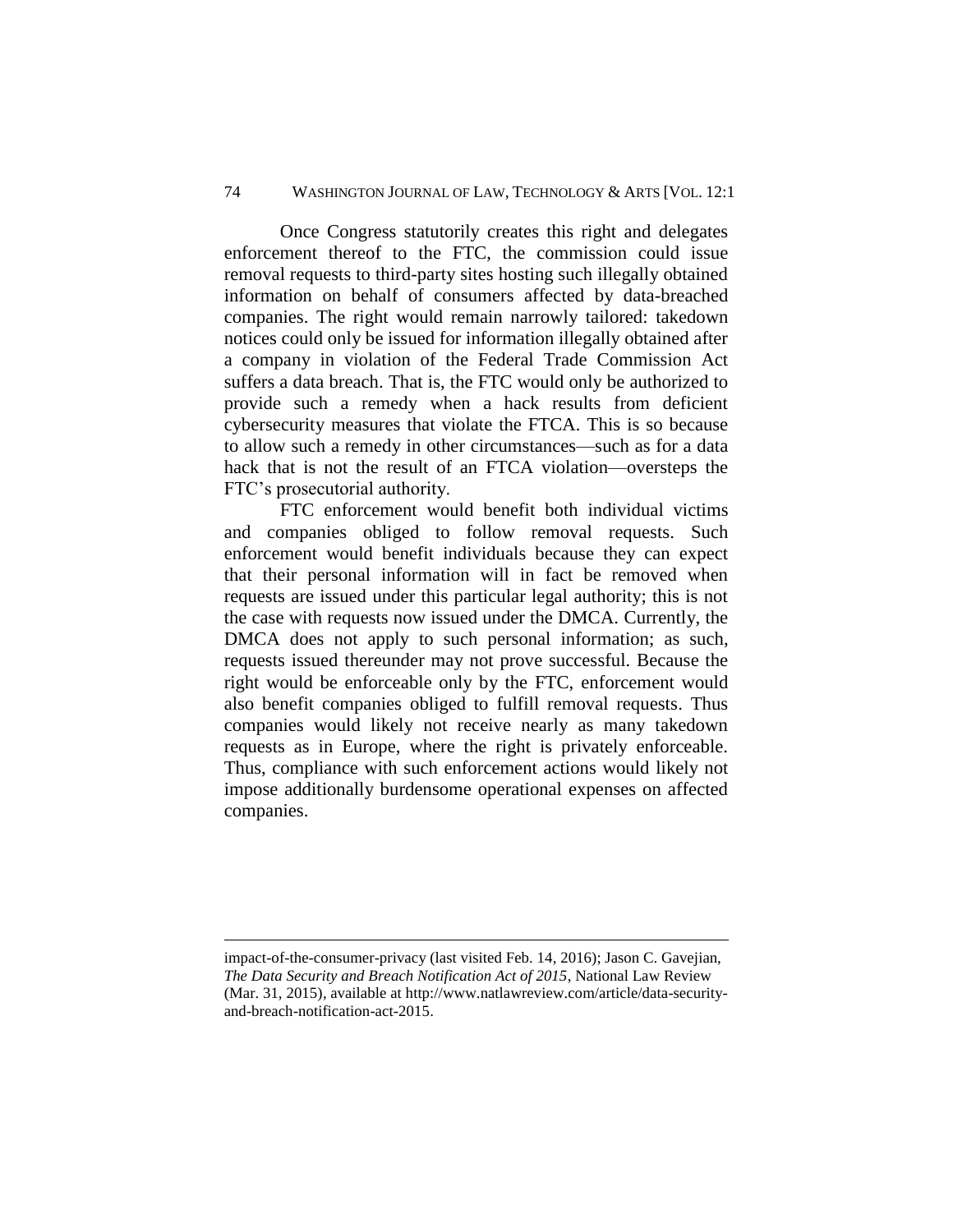### **CONCLUSION**

When large corporations suffer data breaches and their customers' personal information is compromised, those customers are left vulnerable. As evidenced in the Ashley Madison hack, victims are left with little recourse with which to truly recover. The meager financial payout victims may receive in a class action settlement<sup>57</sup> is almost certainly not enough to "make whole" a person who must suffer the effects of identity theft or a ruined reputation for many years. Such a remedy thereby subverts the purpose of tort law because a victim is not made completely whole. However, authorizing the FTC to compel the removal of such unlawfully obtained personal information would allow hack victims to re-privatize their personal information, and thus make them more truly whole. Ultimately, such a solution better satisfies the purpose of tort law.

#### PRACTICE POINTERS

- <span id="page-15-0"></span> Review data storage policies. They should indicate that when customer data is "deleted", it must be removed from every storage location and effectively overwritten so that it is no longer retrievable in its original form.
- Ensure that your company actually follows its own privacy policies, and that it does not promise more data protections than it actually implements. For example, if your company promises to delete customer data upon request, ensure that that data is actually deleted. Be sure to communicate this need to managers who implement data security measures.
- In the event of a data breach, ensure that appropriate personnel notify customers of the breach as soon as possible.

<sup>57</sup> *See generally* Charles Riley and Jose Pagliery, *Target will pay hack victims \$10 million*, CNNMoney (Mar. 19, 2015), available at http://money.cnn.com/2015/03/19/technology/security/target-data-hacksettlement.